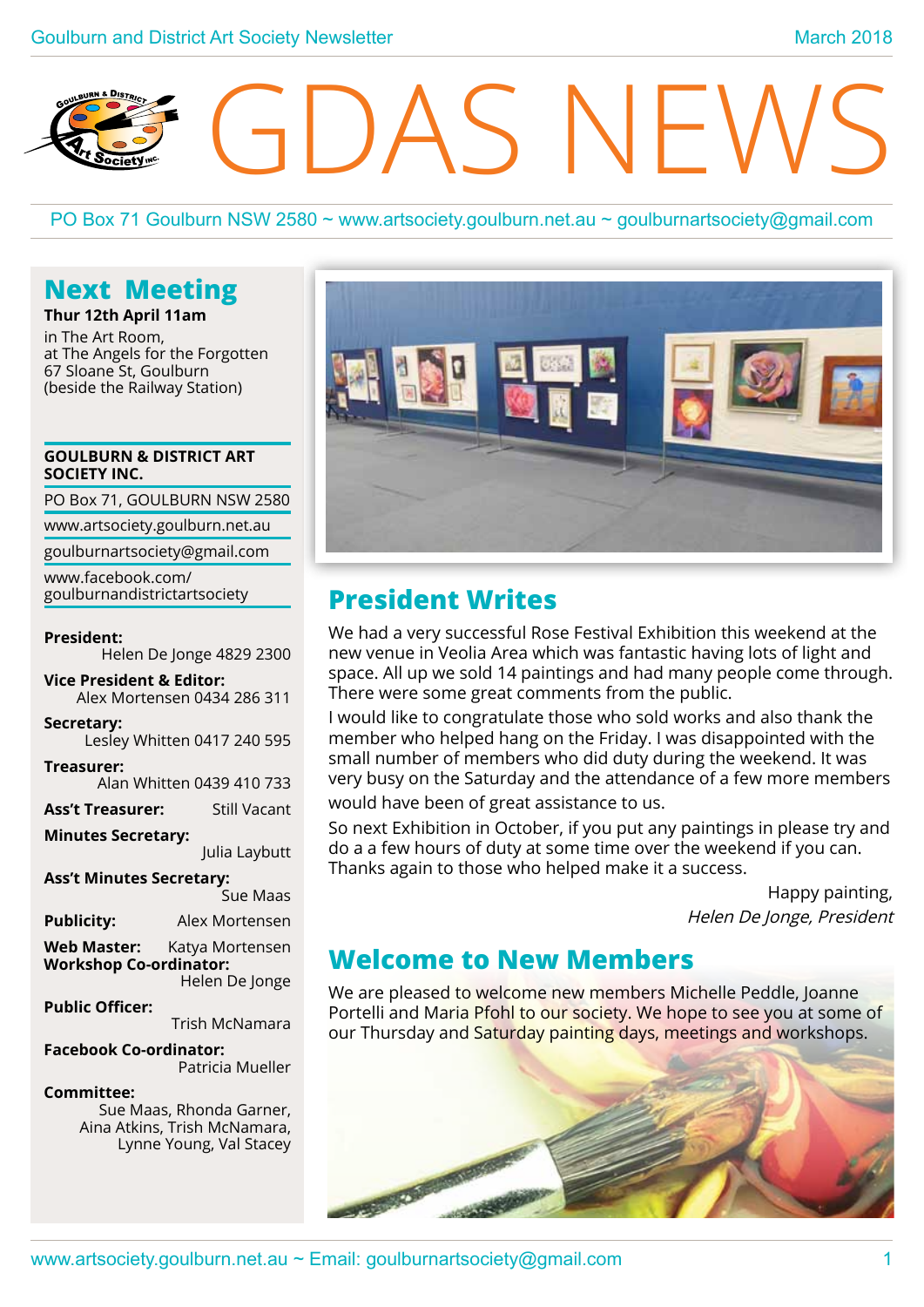#### **GDAS Workshops**

#### **Watercolour with Chan Dissanayake** 24/25 March 2018

9am-4pm. Cost: GDAS members \$100; non-members \$130. Location: Angels for the Forgotten, the function room at opposite end of building to The Art Room. Access from parking area.

#### **Acrylics with**

**Marion Schumacher** 19 May 2018 10am-4pm in The Art Room. Cost: GDAS members \$10; non-members \$30.

#### **Pastels with Tracey Millar**

23 June, 2018

10am-4pm in The Art Room.

Cost: GDAS members \$50; non-members \$60. Lesley will bring pastels for use by any who hasn't any of their own.

To reserve your place and to find out more details for any workshop, phone Helen De Jonge 4829 2300.

# **Editorial**

In the art society history item, you will find some words that well relate to our art society of today. Can you do something about it? Your presence at meetings, workshops and exhibitions would be much appreciated by those who are here regularly. It is the membership, the active membership, that makes an organisation a great one for all. Remember that The Art Room is ours Thursdays and Saturdays.

Do you have something you could share with other members? About art in general, your own art, something that has influenced you in some way, travel to an interesting place - if so, send it to the editor of our newsletter at alexgamort@gmail.com. It is these things that make an organisation's newsletter more interesting. My thanks to Katya who works on the newsletter layout.

Alex Mortensen, Editor

# **Position Vacant**

Ass't Treasurer position is still available. Please contact Lesley or Helen for details.

# **Exhibitions & Events**

#### **THE GOULBURN ART AWARD**

15 March, 12pm Entries Close 5 April, 5pm Finalists notified 9 April - 13 April Finalists works delivered to Gallery 20 April, 6pm Exhibition Opening and announcement of winners

Entry forms: **http://goulburnregionalartgallery.com.au/site/ goulburn\_art\_award.php** or collect one at the Gallery.

#### **THE MARULAN ART EXHIBITION**

The Marulan Art Exhibition has regular exhibitions of artists works in the Marulan Memorial Hal, open every Saturday and Sunday.

For information visit their website **www.marulanartexhibition.com**

#### **ASOC**

Workshops available:

Val Johnson: Autumn classes - still some places available April-May Wednesdays, 10am-3pm

Barry & Lucy McCann "Representational Art in Acrylics" 23-25 March. April Chung "Silk Art/Painting" 4 Sundays in March to April.

Tracy Creighton - May & October - Abstracts.

Antoinette Blighth - Watercolours - July

Mark Dober - Watercolour seascapes and Landscapes - August. For full details and application forms see ASOC website: **http://asoc.net.au/workshops-and-short-courses**

#### **MONARO ART GROUP**

Monaro Art Group in Cooma is planning to have a regular feature, "Artist in the Spotlight" and also "Artist at Work" who will be one of their artists at work in the Little Gallery. If you are in Cooma you'd be welcome to call in: 118 Sharp St, Cooma opposite the Tourist Information Office.

#### Website: **https://monaroartgroup.wordpress.com/news**

#### **Tumut Art Society**

Save the date for the 61st Annual Tumut Art Exhibition to be held from Saturday 23rd March to Sunday 8th April 2018 (opening night Friday 23rd March). Prize money will total \$8,400. Entry Form can be downloaded or completed online.

Five Ways Studio & Gallery, Lot 1, Tumut Plains Rd, TUMUT NSW 2720 **www.tumutart.com.au**

#### **shoalhaven**

An exhibition, "Bird Portraits" by Peter Wale at at the Jervis Bay Maritime Museum, Huskisson. 10th March - 11th June, 2018.

#### **BATHURST**

Tremains Heritage Art Prize. Prize money \$4000 for the open category. The closing date for entries is 30th March.

Information: **http://tremainsmill.com/artprize/**

#### **ART FOR EPILEPSY AUCTION May, 2018.**

Details to be sent by end of March. For information see: **www.epilepsy.org.au/fundraise/art-for-epilepsy/**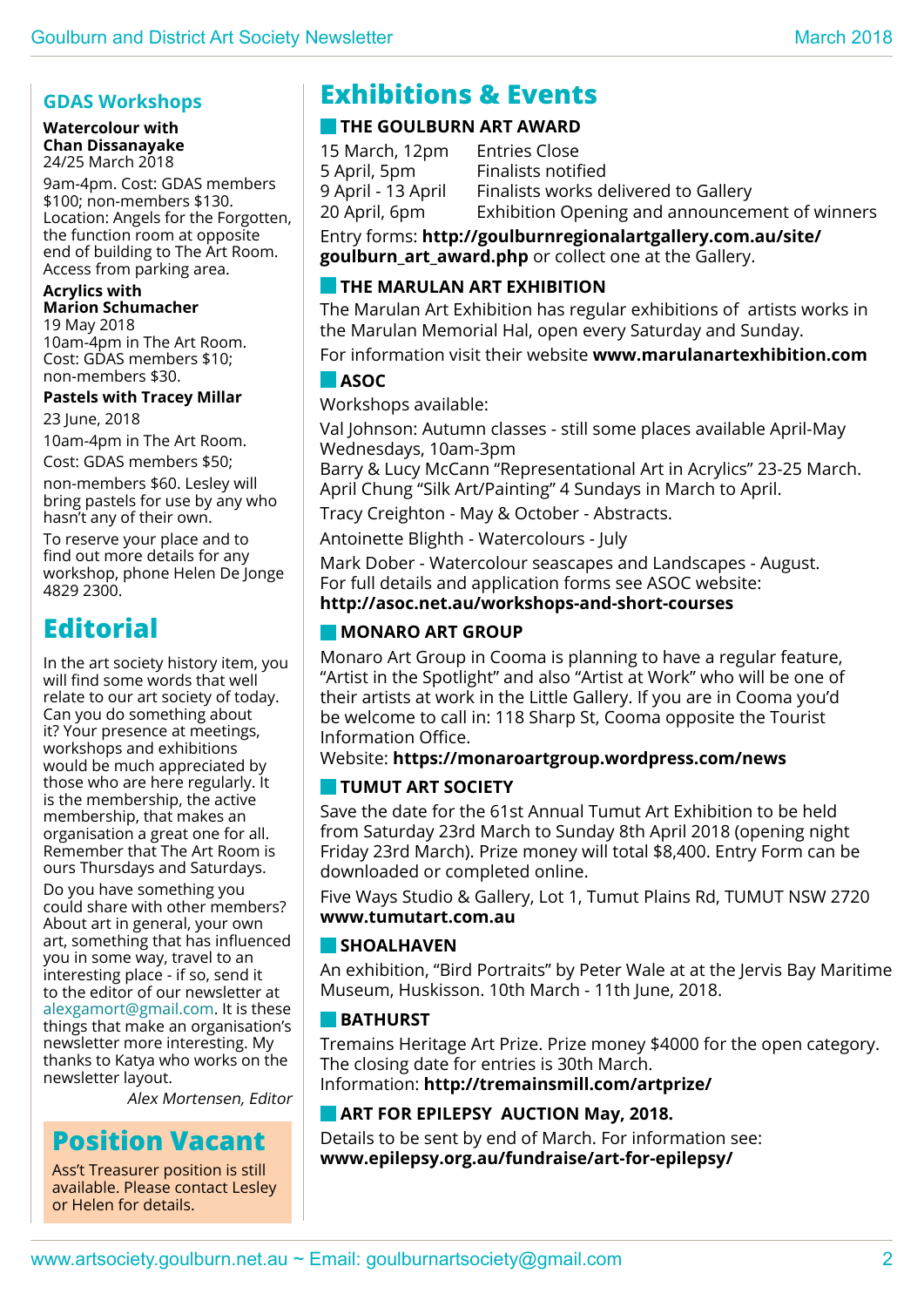# **The Art Room**

#### **This room is ours for 2 days each week - Thursday and Saturday.**

**Thursdays**: There are usually some of us there to paint, draw, help each other out and to socialise.

First Saturday of the month can be a "special" day where such things as some tutoring at no cost, life drawing at no cost and so on could take place. We hope many members will take the opportunity to enjoy such days.

**More Life Drawing:** first Saturday in May and in June.

#### **The 2018 Annual Art Prize**

will again be at The Goulburn Workers Club. Hang works on 10th October, Opening Night on Thursday 11th and runs to Sunday 14th October. See ad on page 5.

#### **Member exhibitions**

We'll always endeavour to make space for members to advertise their exhibitions and report on them in our newsletter.

#### **GDAS website**

Members, please email a few images of your art works so Ekaterina, our webmaster, can include your work on the website. She is continuing to update the website and will add works sent to her when she has the opportunity. It is free advertising for you and it makes our website a better one. Email to alexgamort@gmail.com or bring to The Art Room.



## **Drawing Day: 1st Saturday of the month 3rd March**

In Sydney you could pay \$15 for a 2 hour life drawing session with no tuition; Queanbeyan Art Society \$15. It's not every day that artists get the opportunity to have a life model at no charge yet this is what we had in the GDAS. The participants enjoyed it and worked hard through the 3 hour session to achieve very creditable results. Their experience ranged from beginners through very advanced. Not being a workshop, the model gave some direction and skills were shared by the more experienced at life drawing. There were one minute poses, five minute poses for various parts of the body, a short time on foreshortening and then we finished with 2 long poses. The intention was to to cover a variety of poses and skills and we certainly achieved it all.

The only disappointing thing was that we thought quite a few more art society members would have taken this opportunity for a free life model session. It is planned to provide opportunities on the first Saturday of May and of June we plan to have more of them in following months. We hope others will join the keen core from the March session.





#### **Participants said:**

During my 3 years in Goulburn it has been hard to find people willing to pose for life drawing. When the chance came along last Saturday I enthusiastically embraced the opportunity. Admittedly I was rusty and it took a few drawings to limber up. Soon enough though the level of concentration was humming along responding to the challenge. Alex is a wonderful model and as an artist knows what makes a good pose. The group itself was very committed and one could feel the level of enthusiasm and dedication to getting the right marks on the paper. Amongst the sighs of frustration there were bouts of laughter also. Personally I enjoyed the experience and would recommend other people to participate in future life drawing days. Stavros Papantoniou

Just a note to say thank you for the studio session on Saturday. We learnt a lot about the proportions of the human body. You could see how much we improved from the initial sketch to the last one. Although it was supposed to be just a day in the studio, Alex guided us throughout the 3 hours with previous drawings of his own and exercises to get the creativity flowing. We will be attending the next one! Hayley Cherry & Debbie Garzotto

I enjoyed the life drawing session and I'm looking forward to more of them. Aina Atkins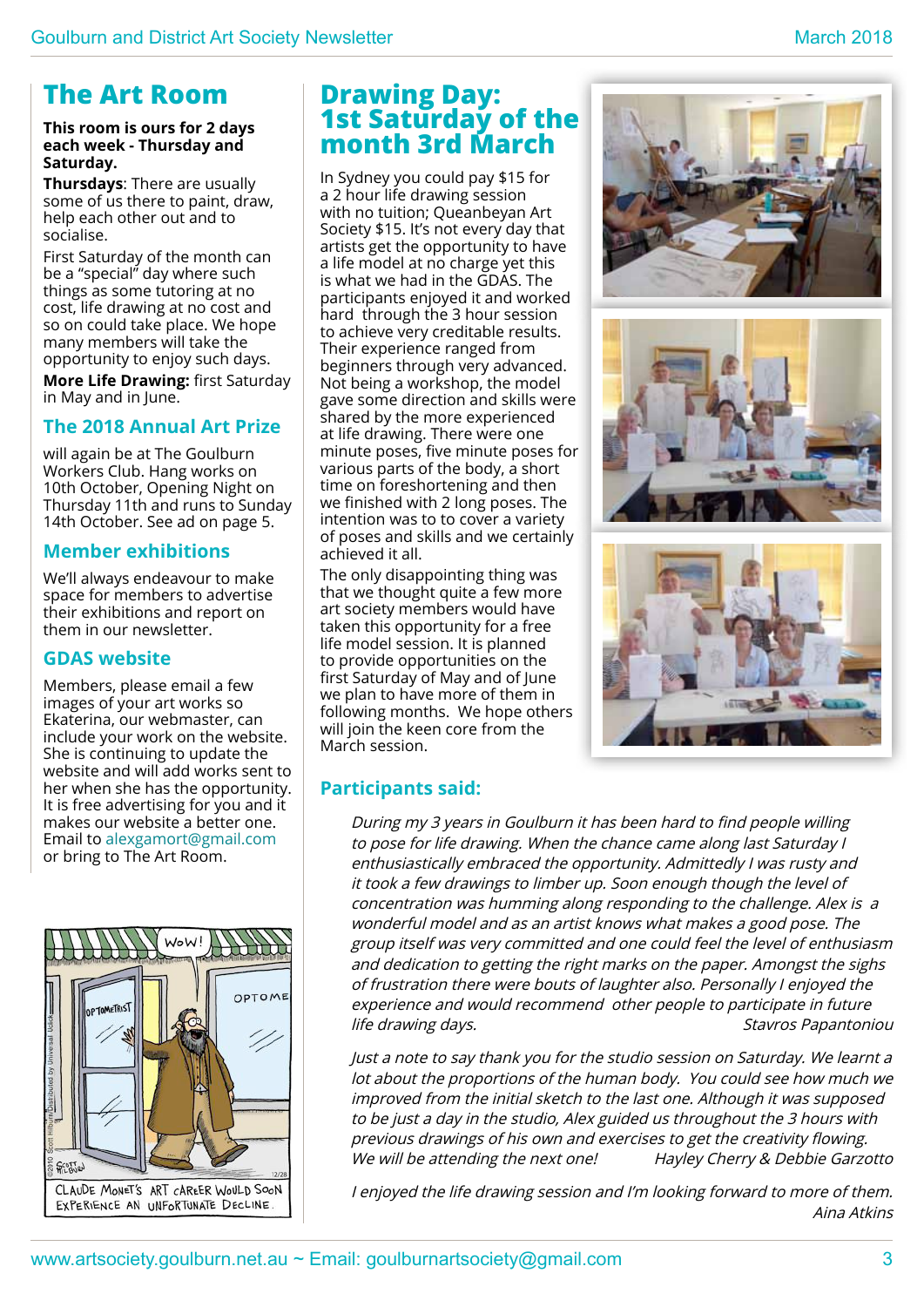#### **A bit of Goulburn Art Society History**



#### Transcription below

#### "Goulburn Art Club, June 1983 Newsletter

We have been silent, but not idle; having held meetings on the 7th and 20th May also the 2nd June, with an average of 11 members at each meetlng. (with a financial Membership of 107 this would average 10% attendance which may sound low; but the quatity [sic] of those attending outwights (sic) the quantity of numbers. Just remember you "Ninety Percenters" that you are always welcome to our meetings, as it gives us an aIlover picture of what you want - so give us strength with your attendance."

(To be continued in the April newsletter.)

## **The Goulburn Show**

#### **3-4 March 2018**

Several GDAS members entered the Goulburn Show and had success with the prizes. Julia Laybutt gained a 1st with her abstract work, Patricia Mueller a 2nd with her Rosella, Rhonda Garner a 1st with her Trees and Ekaterina Mortensen a 1st with her Farm Scene.

At \$5 per entry, there could well be larger prizes along with the opportunity to sell displayed works. A catalogue and proper labelling need to be implemented. If these things were done perhaps more artists would be encouraged to enter works. As it is, the Show is not very attractive for art exhibitors.









# February Websites Coulburn<br>
Society. History<br>
The Goulburn arts of Coulburn<br>
The Goulburn<br>
The Goulburn<br>
MORKERS CLUB<br>
THE GOULBURN<br>
ANNIUAL<br>
COLLER COULBURN<br>
ANNIUAL<br>
COLLER COULBURN<br>
ANNIUAL<br>
COLLER COULBURN<br>
COLLER COUL **\$1000 First Prize overall winner (Acquisitive) \$500 1st Prize in each painting sections \$250 1st Prize in each prints, photography & miniature sections The Goulburn**  Workers Club ANNUAL **ART** Prize 2018 Open to all **OPENING NIGHT 11 OCTOBER, 6.30pm Full information & Entry Form will be on 12-14 October 2018**

**our website in March 2018**

www.artsociety.goulburn.net.au ~ Email: goulburnartsociety@gmail.com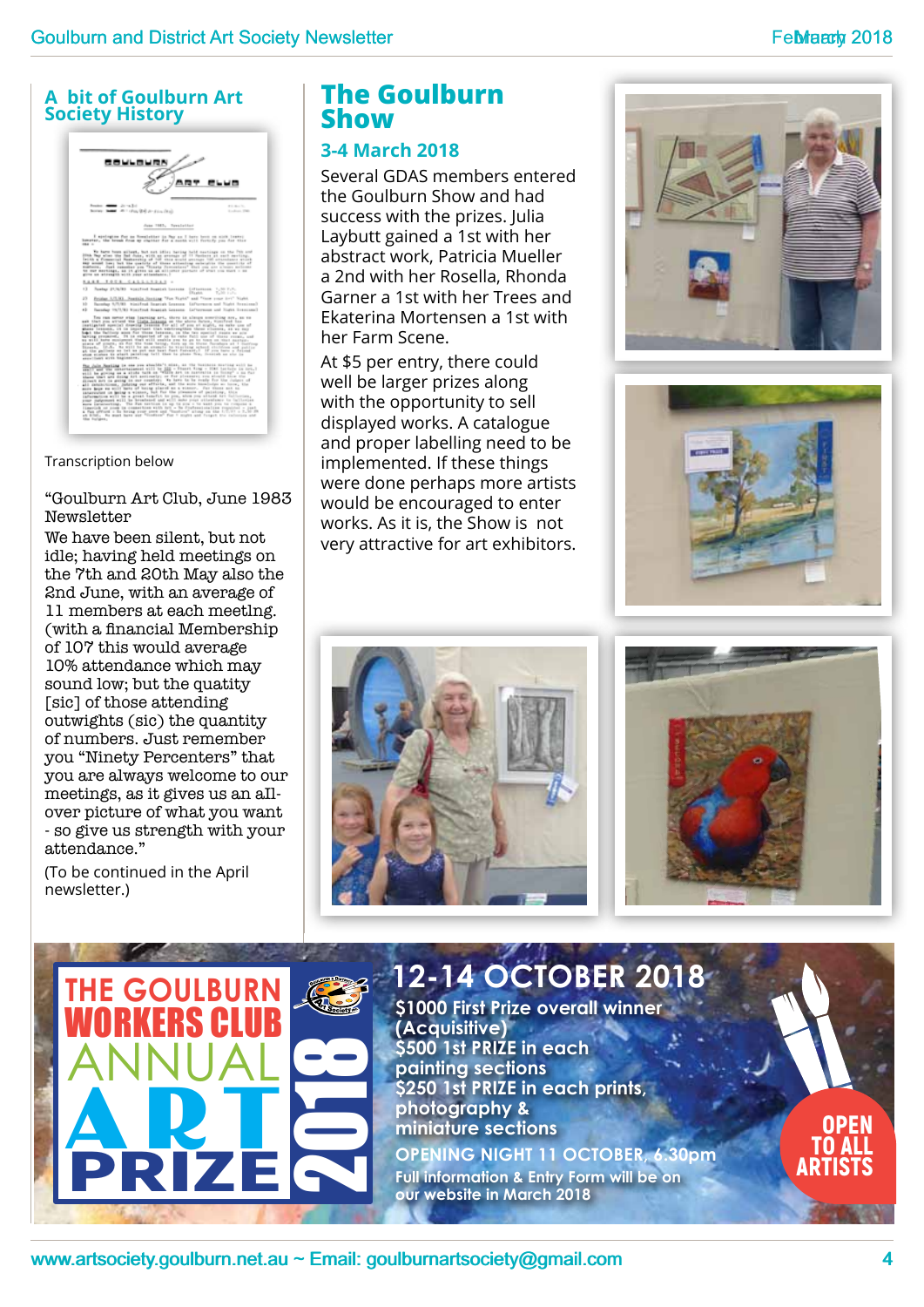

The Open section winner - by Aina **Atkins** 



The Open section - Highly Commended by Janette Mcguffog.



Raffle 1st Prize donated by Stavros Papantoniou.



Raffle 2nd Prize donated by Julia Laybutt.

# **Rose Festival Art Exhibition**

**Prize Money of \$500** for the Rose Section was won by Aina Atkins. Congratulations, Aina. Congratulations to Janette Mcguffog who gained a Highly Commended.

**Raffle: 1st prize -** donated by Stavros Papantoniou and was won by Jill Cooper; **2nd prize -** donated by Julia Laybutt and was won by K. Shawyer.

Numbers of entries: 109

Entries to Open Rose Section: 20 (10 were non-members) Sold: 14 works.